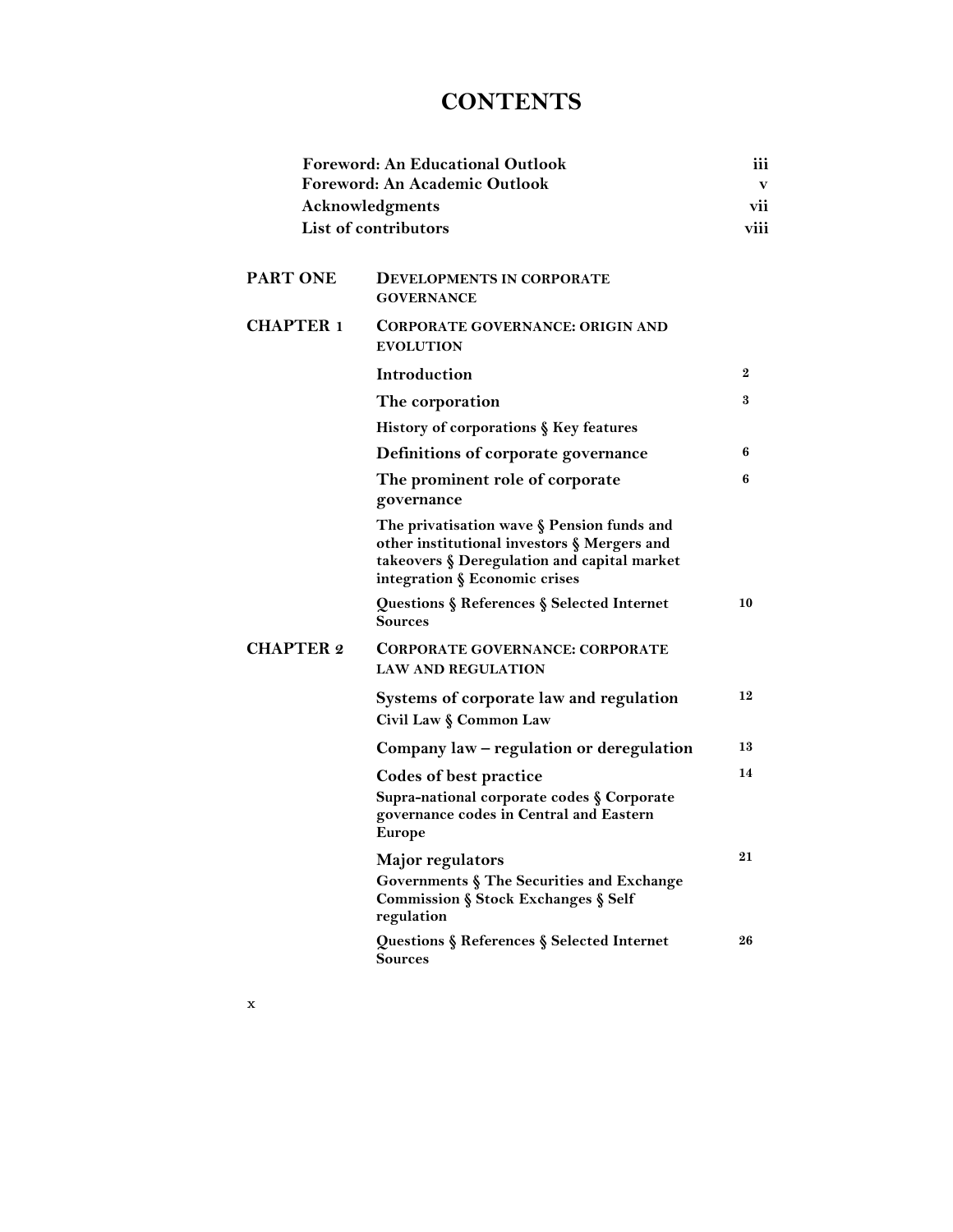| <b>CHAPTER 3</b> | <b>CORPORATE GOVERNANCE: ETHICS AND</b><br><b>CORPORATE SOCIAL RESPONSIBILITY</b>                                                                                                                               |    |
|------------------|-----------------------------------------------------------------------------------------------------------------------------------------------------------------------------------------------------------------|----|
|                  | Introduction                                                                                                                                                                                                    | 29 |
|                  | Definition of corporate social<br>responsibility                                                                                                                                                                | 32 |
|                  | Theoretical aspects: Carroll's framework of<br>corporate social performance                                                                                                                                     | 33 |
|                  | <b>Philosophy of responsiveness</b>                                                                                                                                                                             | 35 |
|                  | Trends fostering the development of CSR                                                                                                                                                                         | 35 |
|                  | Expanding role of multinational enterprises $\S$<br>Corporate scandals § Soft social expectations<br>and values § Reputation § Socially responsible<br>investment § Increasing pressure from<br>advocacy groups |    |
|                  | Criticism                                                                                                                                                                                                       | 39 |
|                  | Questions § References § Selected Internet<br>Sources                                                                                                                                                           | 40 |
| <b>CHAPTER 4</b> | <b>CORPORATE GOVERNANCE: DOES IT</b><br><b>MATTER NOWDAYS?</b>                                                                                                                                                  |    |
|                  | Corporate governance and shareholder<br>rights                                                                                                                                                                  | 43 |
|                  | Corporate governance and firm<br>performance - a critical analysis                                                                                                                                              | 45 |
|                  | Questions § References § Selected Internet<br>Sources                                                                                                                                                           | 47 |
| <b>CHAPTER 5</b> | <b>CASE STUDIES</b>                                                                                                                                                                                             |    |
|                  | $\operatorname{CSR}$ in the chemical industry – the case of<br><b>BASF</b>                                                                                                                                      | 49 |
|                  | CSR in the oil and gas industry $-$ the case<br>of British Petroleum                                                                                                                                            | 50 |
| <b>TESTS</b>     |                                                                                                                                                                                                                 | 52 |
| <b>PART TWO</b>  | THE THEORETICAL FOUNDATIONS OF<br><b>CORPORATE GOVERNANCE</b>                                                                                                                                                   |    |
| <b>CHAPTER 6</b> | <b>AGENCY THEORY</b>                                                                                                                                                                                            |    |
|                  | Introduction                                                                                                                                                                                                    | 56 |
|                  | Agency costs and corporate governance                                                                                                                                                                           | 57 |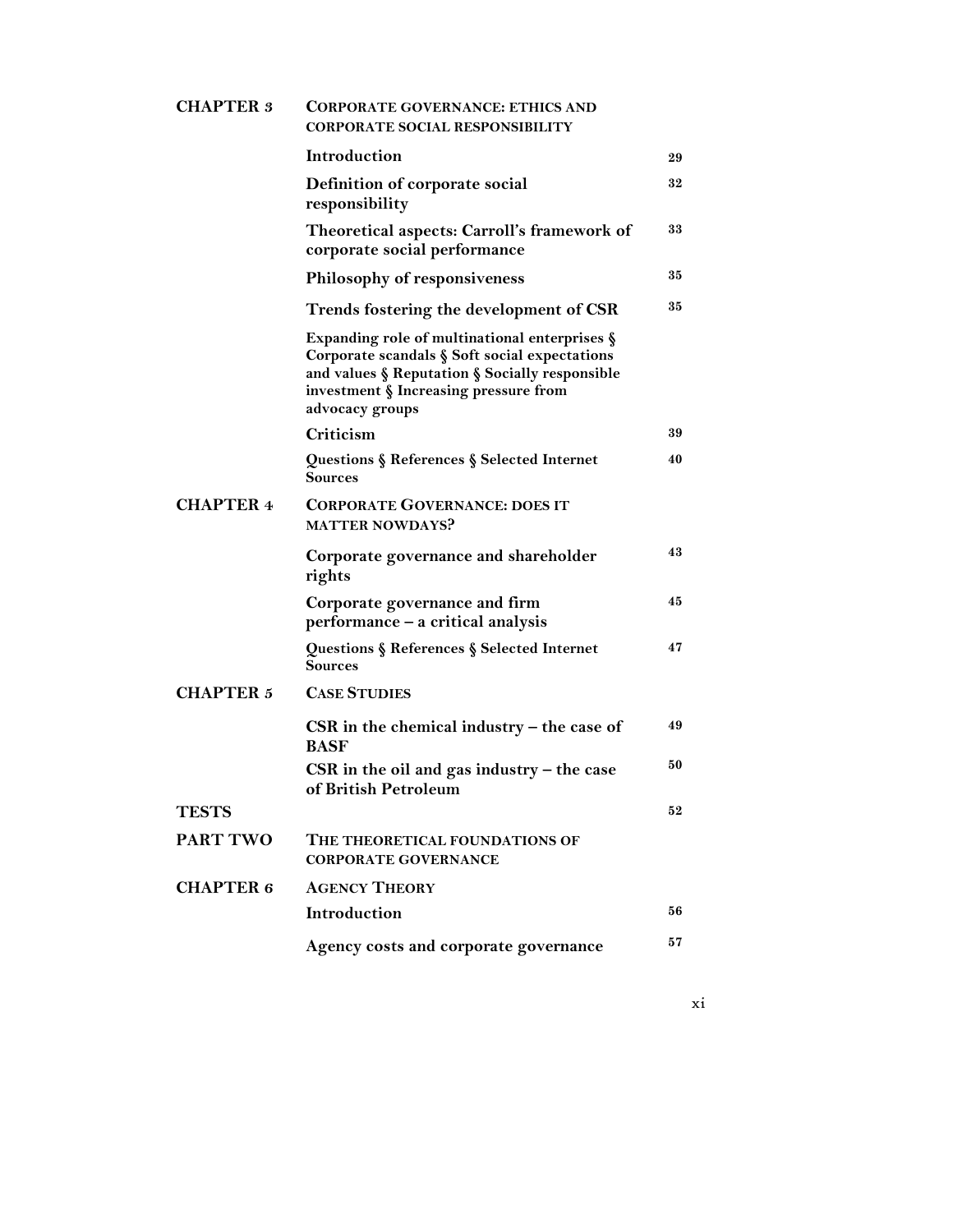|                  | solutions                                                           |    |
|------------------|---------------------------------------------------------------------|----|
|                  | Origin and development § Corporate<br>governance solutions          |    |
|                  | <b>Empirical applications</b>                                       | 61 |
|                  | <b>Summary and conclusions</b>                                      | 61 |
|                  | Questions § References § Selected Internet<br>Sources               | 61 |
| <b>CHAPTER 7</b> | <b>TRANSACTION COST ECONOMICS</b>                                   |    |
|                  | <b>Introduction</b>                                                 | 63 |
|                  | Origin and development                                              | 64 |
|                  | <b>Transaction attributes and corporate</b><br>governance solutions | 65 |
|                  | Transaction attributes § Corporate governance<br>solutions          |    |
|                  | <b>Empirical applications</b>                                       | 69 |
|                  | <b>Summary and conclusions</b>                                      | 69 |
|                  | Questions § References § Selected Internet<br>Sources               | 70 |
| <b>CHAPTER 8</b> | <b>RESOURCE DEPENDENCE THEORY</b>                                   |    |
|                  | Overview                                                            | 72 |
|                  | Origins                                                             | 76 |
|                  | <b>Empirical research</b>                                           | 78 |
|                  | Contribution and criticisms of resource<br>dependency theory        | 78 |
|                  | Contribution § Criticism                                            |    |
|                  | Implications for corporate governance                               | 79 |
|                  | Avenues for future research                                         | 80 |
|                  | Questions § References § Selected Internet<br>Sources               | 80 |
| <b>CHAPTER 9</b> | <b>STAKEHOLDER THEORY</b>                                           |    |
|                  | Overview                                                            | 82 |
|                  | What is a "stakeholder?"                                            | 84 |
|                  | <b>Stakeholder Priority</b>                                         | 85 |
|                  | Objective of the firm                                               | 86 |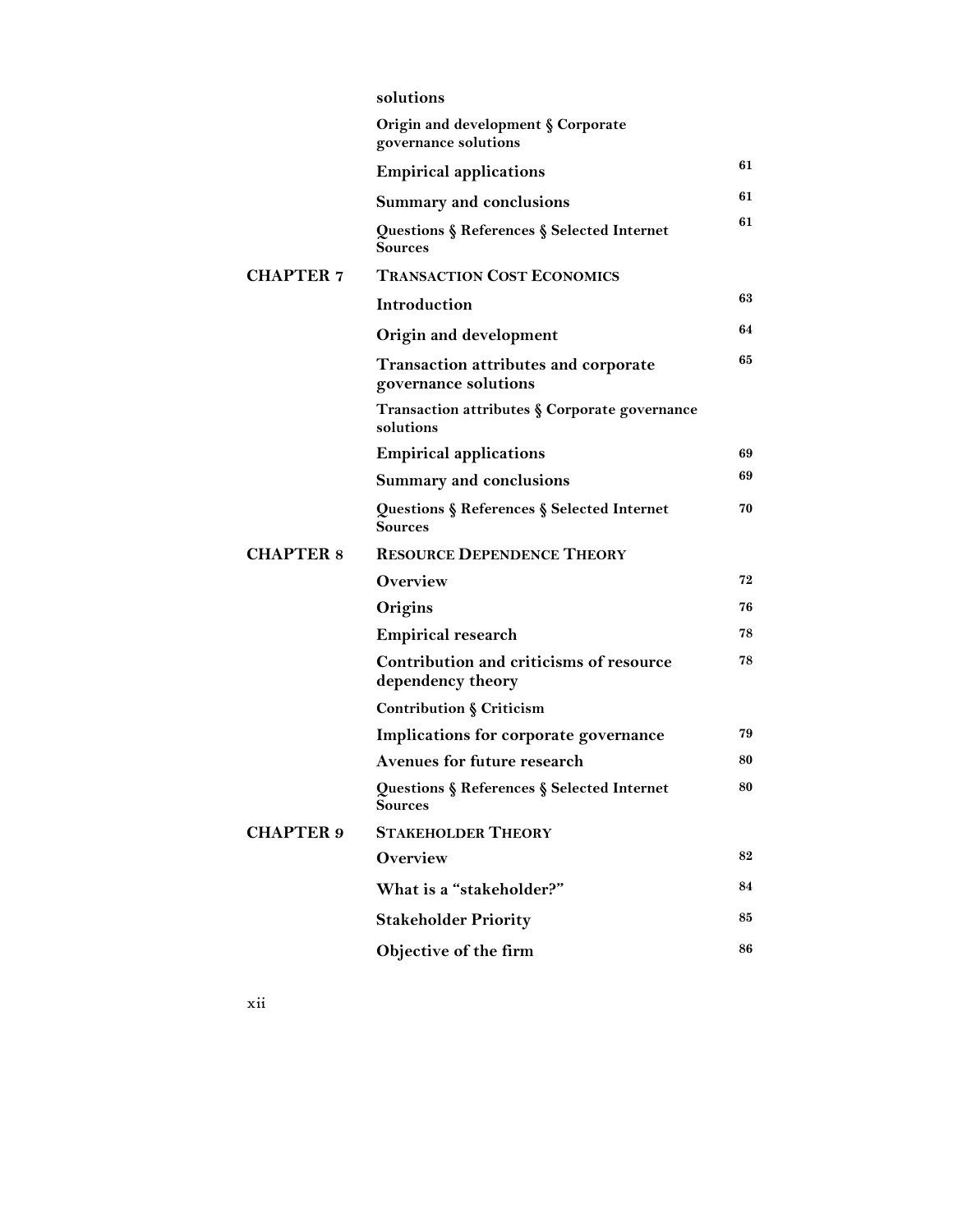|                   | Origins of stakeholder theory                                                                    | 87  |
|-------------------|--------------------------------------------------------------------------------------------------|-----|
|                   | Benefits, criticism and implications of<br>stakeholder theory                                    | 87  |
|                   | Benefits § Criticisms § Implications for<br>corporate governance                                 |     |
|                   | <b>Avenues for future research</b>                                                               | 89  |
|                   | Questions § References § Selected Internet<br><b>Sources</b>                                     | 89  |
| <b>TESTS</b>      |                                                                                                  | 92  |
| <b>PART THREE</b> | <b>SHAREHOLDERS AND STAKEHOLDERS</b>                                                             |     |
| <b>CHAPTER 10</b> | <b>SHAREHOLDERS</b>                                                                              |     |
|                   | Introduction                                                                                     | 96  |
|                   | Minority shareholders and shareholder<br>rights                                                  | 98  |
|                   | Large shareholders                                                                               | 100 |
|                   | <b>Families § State ownership § Individual</b><br>blockholders § Institutional investors         |     |
|                   | Conclusion                                                                                       | 106 |
|                   | Questions § References § Selected Internet<br>Sources                                            | 106 |
| <b>CHAPTER 11</b> | <b>INSIDE STAKEHOLDERS</b>                                                                       |     |
|                   | <b>Employees</b>                                                                                 | 108 |
|                   | Instruments of participation § Benefits and<br>costs of participation § Future trends            |     |
|                   | Management                                                                                       | 112 |
|                   | Career Concerns § Incentives and control: CEO<br>versus directors § Board's composition and size |     |
|                   | Questions § References § Selected Internet<br><b>Sources</b>                                     | 114 |
| <b>CHAPTER 12</b> | <b>OUTSIDE STAKEHOLDERS</b>                                                                      |     |
|                   | Introduction                                                                                     | 117 |
|                   | <b>Consumers</b>                                                                                 | 118 |
|                   | <b>Suppliers</b>                                                                                 | 119 |
|                   |                                                                                                  |     |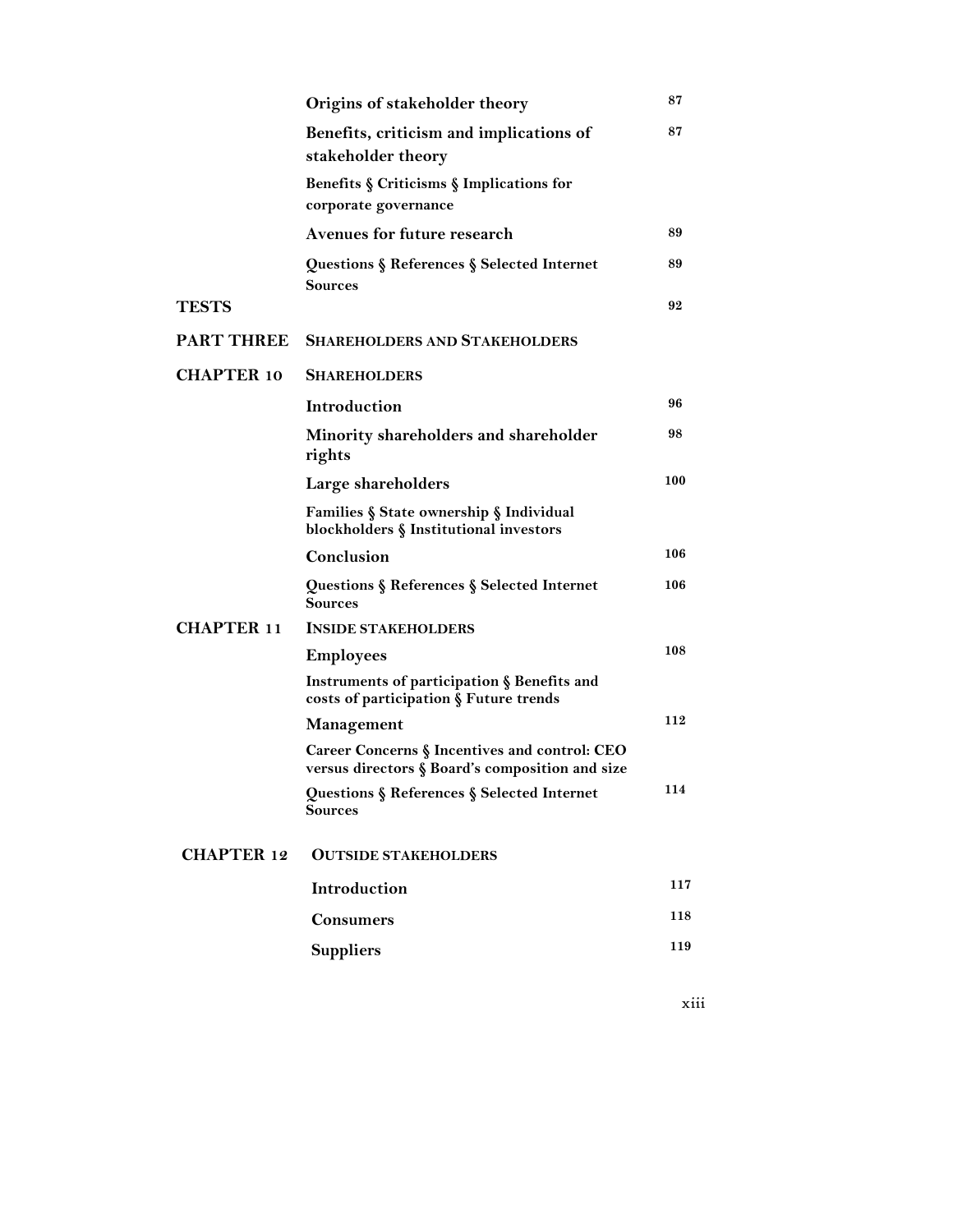|                   | <b>Creditors</b>                                                                                                                            | 121 |
|-------------------|---------------------------------------------------------------------------------------------------------------------------------------------|-----|
|                   | Competitors                                                                                                                                 | 122 |
|                   | Community                                                                                                                                   | 122 |
|                   | Questions § References § Selected Internet<br>Sources                                                                                       | 123 |
| <b>CHAPTER 13</b> | <b>CASE STUDIES</b>                                                                                                                         |     |
|                   | Elf Aquitaine: France's biggest corporate<br>scandal                                                                                        | 125 |
| TESTS             |                                                                                                                                             | 128 |
| <b>PART FOUR</b>  | <b>THE BOARD OF DIRECTORS</b>                                                                                                               |     |
| <b>CHAPTER 14</b> | <b>BOARD</b>                                                                                                                                |     |
|                   | Introduction                                                                                                                                | 132 |
|                   | Types of board of directors                                                                                                                 | 132 |
|                   | A one-tier system § A two-tier system                                                                                                       |     |
|                   | Roles of board of directors                                                                                                                 | 134 |
|                   | The fiduciary duty $\S$ The duty of care $\S$ The<br>duty of loyalty § The duty of fair dealing                                             |     |
|                   | <b>Board committees</b>                                                                                                                     | 135 |
|                   | Audit committee § Nominating and governance<br>committee § Compensation committee                                                           |     |
|                   | <b>Board meetings</b>                                                                                                                       | 137 |
|                   | Preparation for the meeting § The mechanics<br>of meetings § Attendees § The Agenda § The<br>Minutes of the meetings § The board's calendar |     |
|                   | Questions § References § Selected Internet<br>Sources                                                                                       | 140 |
| <b>CHAPTER 15</b> | <b>DIRECTORS</b>                                                                                                                            |     |
|                   | Introduction                                                                                                                                | 141 |
|                   | Role and function of the executive<br>directors                                                                                             | 143 |
|                   | Role and function of the independent                                                                                                        | 144 |
|                   |                                                                                                                                             |     |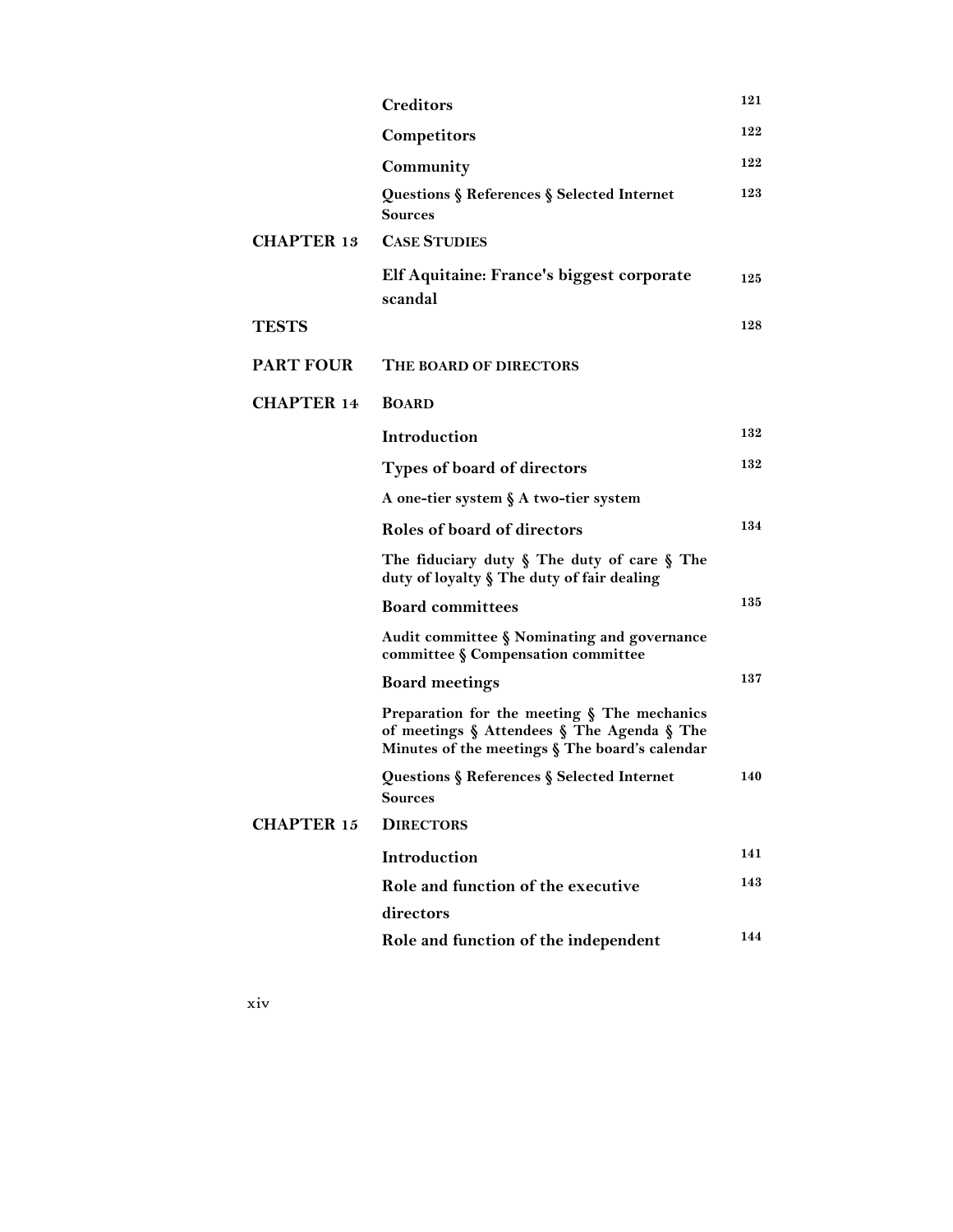|                   | directors                                                    |     |
|-------------------|--------------------------------------------------------------|-----|
|                   | Director selection                                           | 147 |
|                   | Remuneration of executive and<br>independent directors       | 148 |
|                   | Questions § References § Selected Internet<br>Sources        | 152 |
| <b>CHAPTER 16</b> | <b>CASE STUDIES</b>                                          |     |
|                   | Petrobras: Corporate governance                              | 156 |
| <b>TESTS</b>      |                                                              | 160 |
| <b>PART FIVE</b>  | <b>INTERNATIONAL CORPORATE GOVERNANCE</b>                    |     |
| <b>CHAPTER 17</b> | <b>CORPORATE GOVERNANCE CONCEPTS AND</b><br><b>MODELS</b>    |     |
|                   | <b>Introduction</b>                                          | 164 |
|                   | Corporate governance concepts                                | 165 |
|                   | The OECD corporate governance concept                        | 166 |
|                   | The Continental European corporate<br>governance concept     | 167 |
|                   | Shareholder rights and responsibilities                      | 168 |
|                   | Anglo-Saxon corporate governance model                       | 168 |
|                   | <b>Continental European corporate</b><br>governance model    | 169 |
|                   | <b>Conclusions</b>                                           | 169 |
|                   | Questions § References § Selected Internet<br>Sources        | 170 |
| <b>CHAPTER 18</b> | <b>COMPARATIVE GOVERNANCE PRACTICES:</b>                     |     |
|                   | ANGLO-SAXON MODEL                                            |     |
|                   | Corporate governance in the USA                              | 173 |
|                   | Questions § References § Selected Internet<br><b>Sources</b> | 182 |
|                   | Corporate governance in the UK                               | 185 |
|                   | Questions § References § Selected Internet<br><b>Sources</b> | 192 |
|                   | Corporate governance in Australia                            | 196 |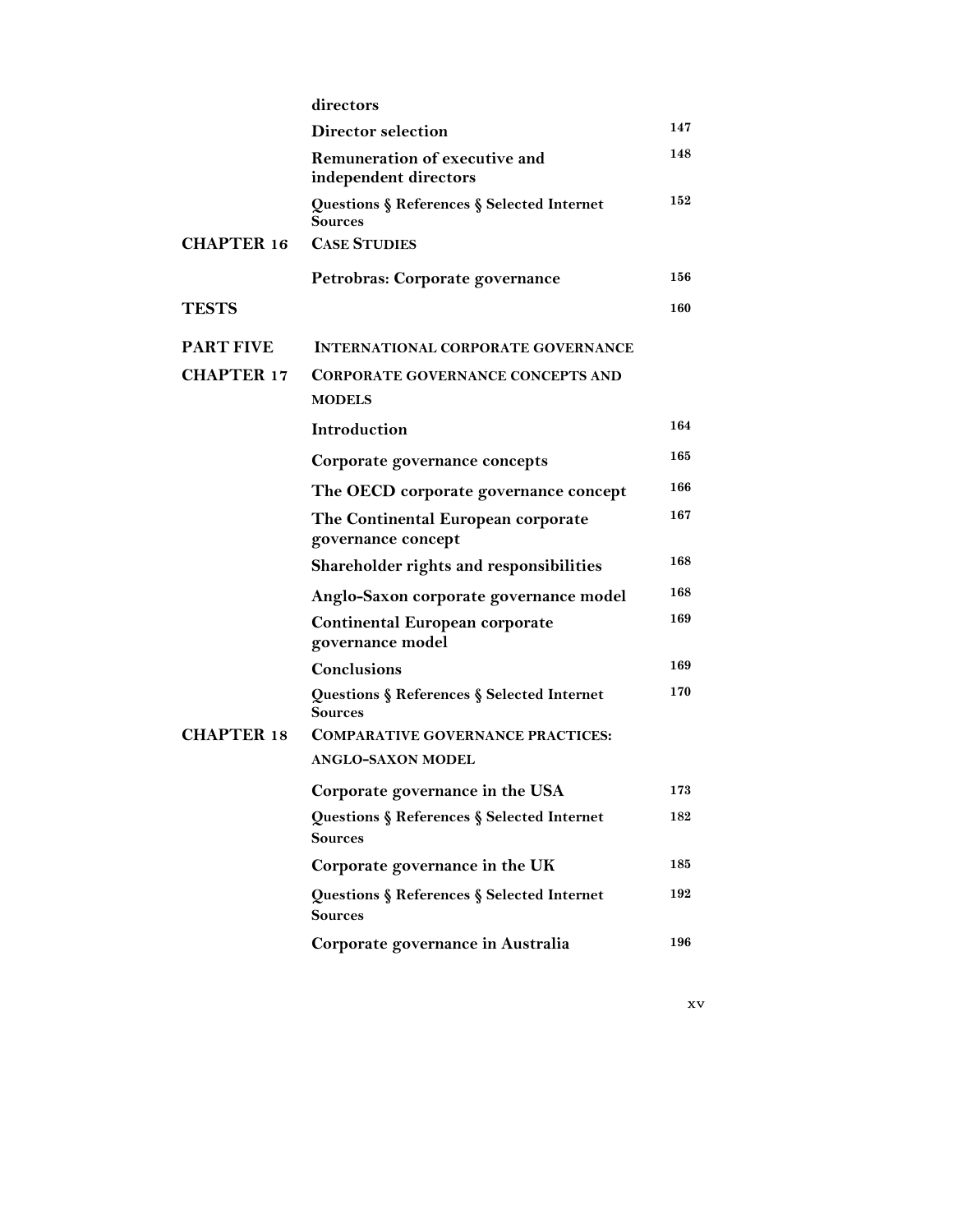|                   | Questions § References § Selected Internet<br><b>Sources</b> | 204 |
|-------------------|--------------------------------------------------------------|-----|
|                   | Corporate governance in Canada                               | 205 |
|                   | Questions § References § Selected Internet<br><b>Sources</b> | 215 |
|                   | Corporate governance in Brazil                               | 216 |
|                   | Questions § References § Selected Internet<br>Sources        | 225 |
|                   | Corporate governance in South Africa                         | 227 |
|                   | Questions § References § Selected Internet<br>Sources        | 236 |
|                   | Corporate governance in Nigeria                              | 238 |
|                   | Questions § References § Selected Internet<br><b>Sources</b> | 250 |
|                   | Corporate governance in Ghana                                | 253 |
|                   | Questions § References § Selected Internet<br>Sources        | 258 |
|                   | Corporate governance in Jordan                               | 260 |
|                   | Questions § References § Selected Internet<br><b>Sources</b> | 268 |
| <b>CHAPTER 19</b> | <b>COMPARATIVE GOVERNANCE PRACTICES:</b>                     |     |
|                   | <b>CONTINENTAL MODEL</b>                                     |     |
|                   | Corporate governance in Germany                              | 270 |
|                   | Questions § References § Selected Internet<br><b>Sources</b> | 277 |
|                   | Corporate governance in the Netherlands                      | 280 |
|                   | Questions § References § Selected Internet<br>Sources        | 287 |
|                   | Corporate governance in Belgium                              | 288 |
|                   | Questions § References § Selected Internet<br><b>Sources</b> | 299 |
|                   | Corporate governance in France                               | 301 |
|                   | Questions § References § Selected Internet<br><b>Sources</b> | 309 |